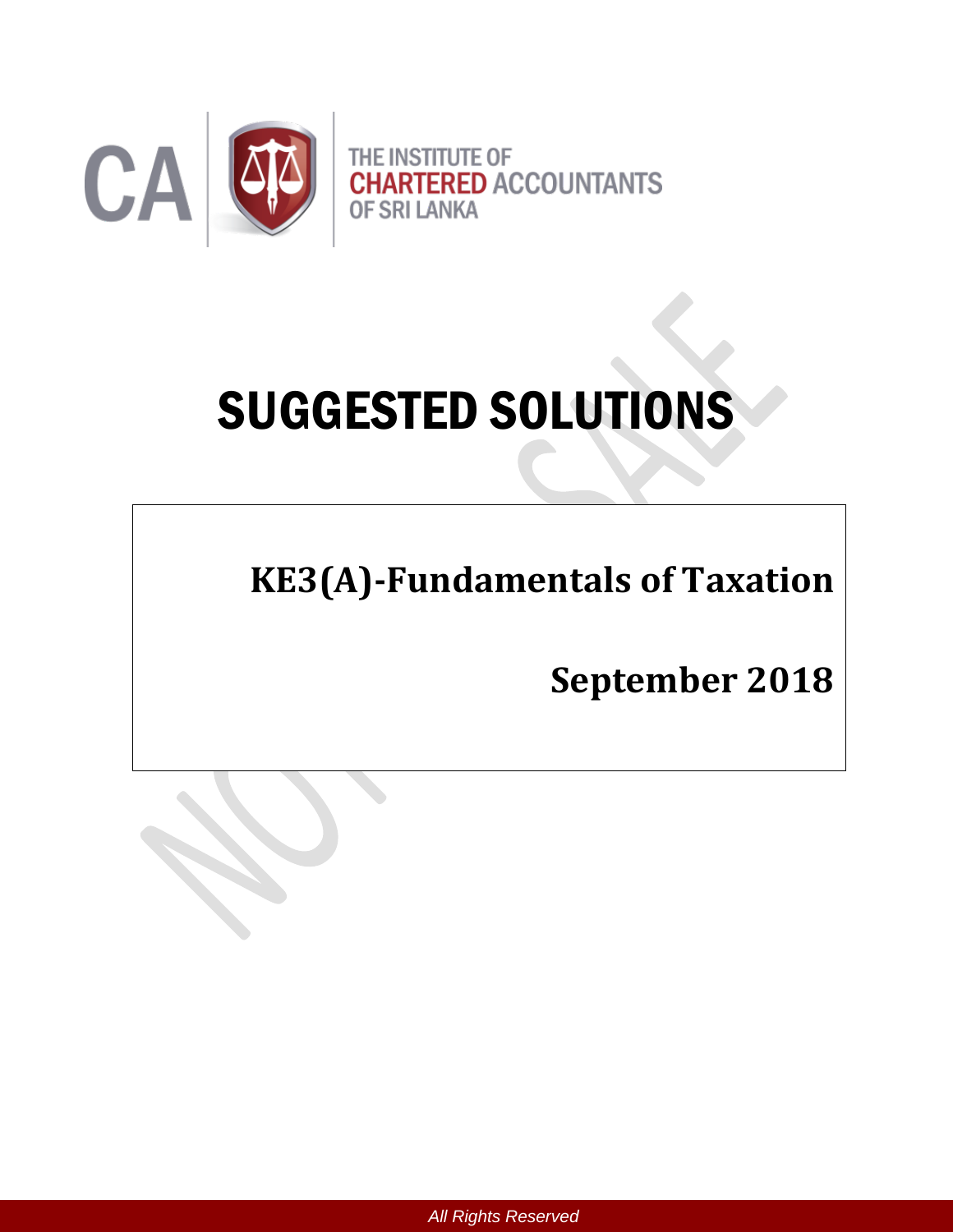# $\mathbf{d}$ ரிவு  $\mathbf{1}$

# வினா 01

1. (a)

1.1.

| கற்கை வெளிப்பாடு: 2.1.2 |
|-------------------------|
| சரியான விடை : D         |

1.2.

கற்கை வெளிப்பா $6: 2.2.1$  $F$ ரியான விடை :  $A$ 

# 1.3.

| கற்கை வெளிப்பாடு : $3.1.5$ |  |  |
|----------------------------|--|--|
| சரியான விடை : A            |  |  |
|                            |  |  |

 $\bullet$ 

# 1.4.

| கற்கை வெளிப்பாடு : $4.3.1$ |  |  |  |  |
|----------------------------|--|--|--|--|
| சரியான விடை : C            |  |  |  |  |

### 1.5.

| கற்கை வெளிப்பாடு: $5.1.1$ |  |  |
|---------------------------|--|--|
| சரியான விடை : B           |  |  |
|                           |  |  |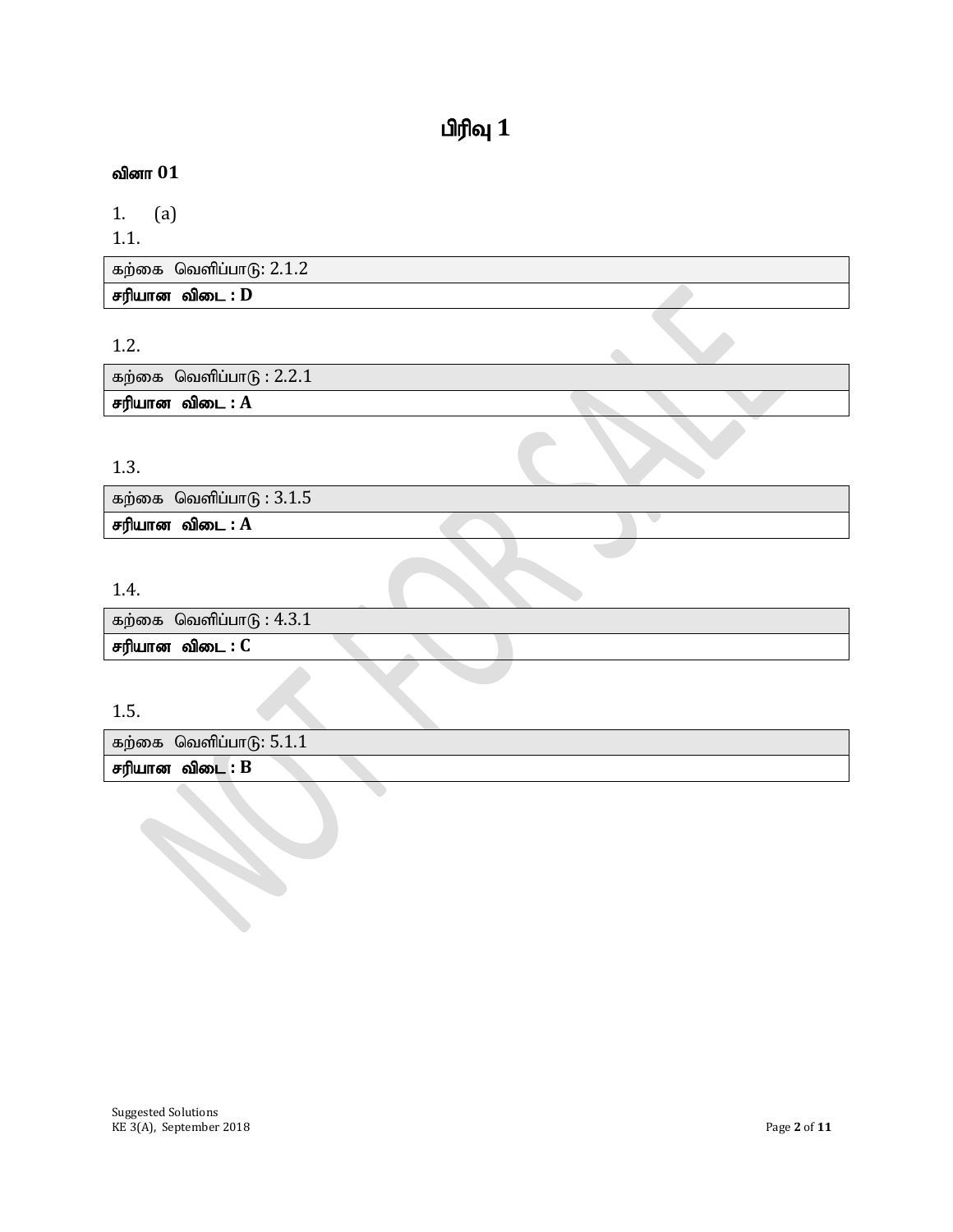1. (b)

1.6.

| கற்கை வெளிப்பா $\mathsf{G}: 1.2$                                                                                                                                                                                                                                 |
|------------------------------------------------------------------------------------------------------------------------------------------------------------------------------------------------------------------------------------------------------------------|
| 1. உள்நாட்டு இறைவரித் திணைக்களம்<br>(கீழ்வரும் ஏதாவதொன்று)<br>வருமான வரி, பெறுமதிசோ் வரி, தேசத்தை கட்டியெழுப்பும் வரி, பொருளாதார<br>சேவைகள் கட்டணம், முத்திரைத் தீர்வை (விசேட ஏற்பாடுகள்) சட்டத்தின்<br>கீம்<br>முத்திரைத் தீர்வை.                               |
| 2. மாகாண வருமானத் திணைக்களங்கள் (Provincial Departments of Revenue)<br>(கீழ்வரும் ஏதாவதொன்று )<br>சூது வரி (Betting tax), லொத்தர் வரி (Lottery Tax), முத்திரைத் தீர்வை (Stamp<br>duty), கனிப்பொருள் வரி (mineral tax), பரிசுப்போட்டி வரி (prize competition tax) |
| 3. சுங்கத் திணைக்களம்:<br>இறக்குமதி மற்றும் ஏற்றுமதி வரிகள்                                                                                                                                                                                                      |
| 4. கலால் திணைக்களம்<br>கலால் வரி                                                                                                                                                                                                                                 |

1.7

கற்கை வெளிப்பா $f_5$ :  $4.2.2$ 

- 1. ஆணையாளர் நாயகத்தின் தீர்ப்புடன் அவர் திருப்தியடையாத பட்சத்தில், அவர் வரி மேன்முறையீட்டு ஆணைக்குழுவுக்கு மேன்முறையீடு செய்யலாம்.
- 2. மேன்முறையீட்டாளர் அல்லது இறைவரி ஆணையாளர் நாயகம் வரி மேன்முறையீட்டு ஆணைக்குழுவின் தீா்ப்புடன் **திருப்தியடையாத பட்சத்தில்,** ஏதாவது ஒரு தரப்பினா் சட்டப் பிரச்சினை தொடர்பில் மேன்முறையீட்டு நீதிமன்றின் அபிப்பிராயத்தை பெறுவதற்காக அதனிடம் சமா்ப்பிக்குமாறு கேட்டுக்கொள்ளலாம்.
- 3. மேன்முறையீட்டின் அடுத்த கட்டம் உயர் நீதிமன்றிற்கு மேன்முறையீடு செய்தலாகும். உயா் நீதிமன்றின் தீா்ப்பு இறுதியானதாகும்.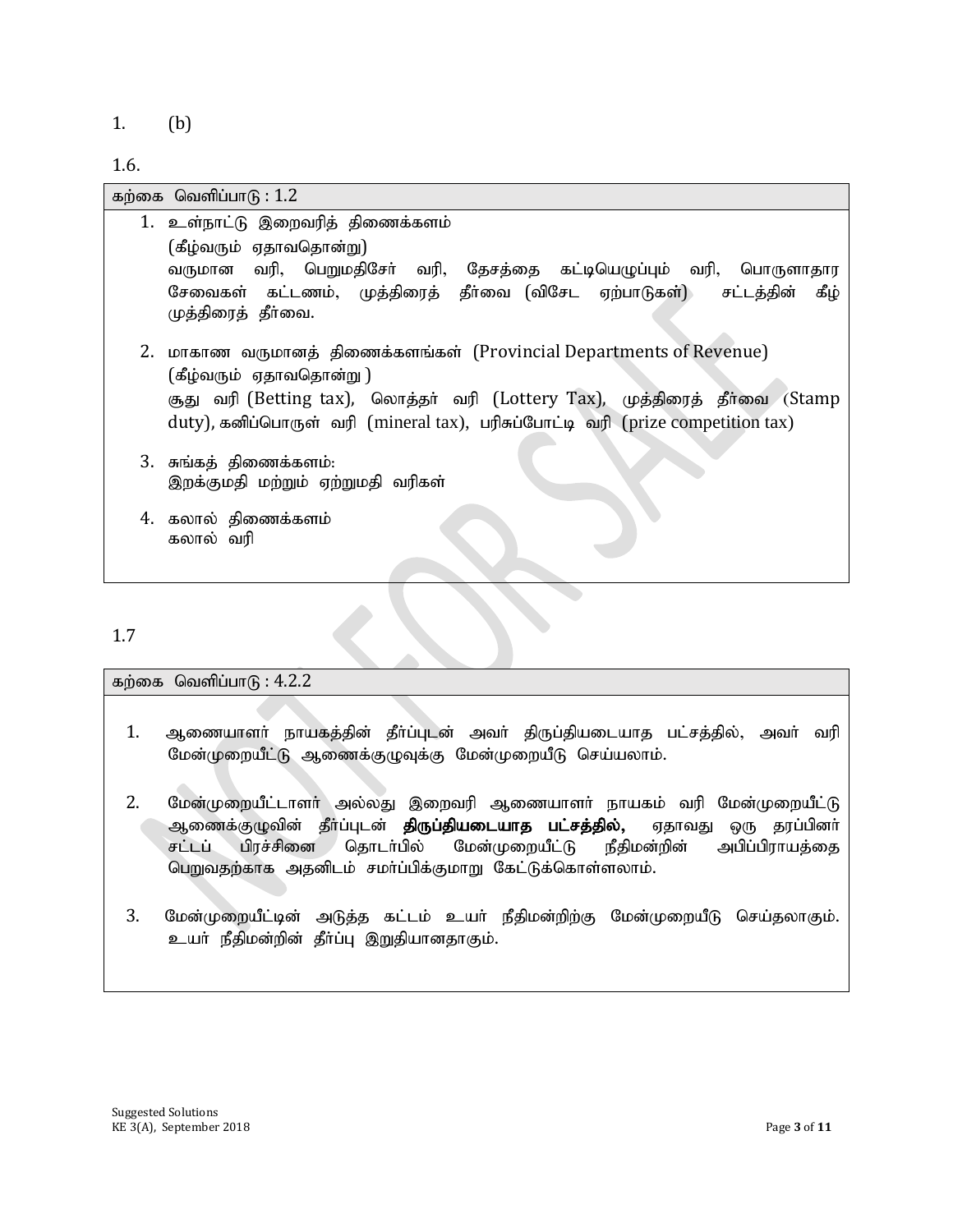1.8.

| கற்கை வெளிப்பா $(6): 4.4.5$                                                                                                                                                                                                                                                                                                                                                                                                                                                                                                                                                                                                                                                             |
|-----------------------------------------------------------------------------------------------------------------------------------------------------------------------------------------------------------------------------------------------------------------------------------------------------------------------------------------------------------------------------------------------------------------------------------------------------------------------------------------------------------------------------------------------------------------------------------------------------------------------------------------------------------------------------------------|
| (கீழே தரப்பட்டுள்ள விடைகளில் ஏதாவது இரண்டு)                                                                                                                                                                                                                                                                                                                                                                                                                                                                                                                                                                                                                                             |
| 1.<br>வரி சேகரிப்பாளா் ஒருவரை நியமித்து, அசையும் சாதனங்களை கையகப்படுத்தி<br>விற்பனை செய்வதன் மூலம் வரியை அறவிடுதல்.                                                                                                                                                                                                                                                                                                                                                                                                                                                                                                                                                                     |
| 2.<br>மாவட்ட நீதிமன்றின் ஊடாக அசையாச் சொத்துக்களை கையகப்படுத்தி அவற்றின்<br>விற்பனை மூலம் வரியை சேகரிக்க நடவடிக்கை எடுத்தல்.                                                                                                                                                                                                                                                                                                                                                                                                                                                                                                                                                            |
| 3.<br>நீதவான் நீதிமன்றத்தில் (magistrate court) வழக்கு தாக்கல் செய்து குற்றப் பணமாக<br>வரியினை சேகரித்தல்.                                                                                                                                                                                                                                                                                                                                                                                                                                                                                                                                                                              |
| கீழ்வருவோா் அத்தகைய பணத்தை நேரடியாக உள்நாட்டு இறைவரி ஆணையாளா்<br>4.<br>நாயகத்திற்கு செலுத்துமாறு அறிவித்தல் விடுத்தல்.<br>- கடன்பட்டோருக்கு<br>- வரிசெலுத்தத் தவறியோரின் பணத்தை வைத்திருப்போருக்கு (வங்கி அடங்கலாக)<br>- வரி செலுத்தத் தவறியோருக்கு செலுத்துவதற்காக வேறொரு நபா் சாா்பில்<br>பணம் வைத்திருப்போருக்கு.<br>- வரி செலுத்தத் தவறியோருக்கு செலுத்துவதற்காக வேறொரு நபா் சாா்பில்<br>அதிகாரம் கொண்ட எவருக்கும்.<br>5.<br>ஆணையாளர் நாயகம் அனுமதிக்கும் பட்சத்தில் நபரொருவர் வரிக்குப் பதிலாக<br>அசையாச் சொத்துக்களை அரசாங்கத்திற்கு மாற்ற முடியும்.<br>- தொழில்தருனரிடமிருந்து அறவிடுவதற்கு அறிவித்தில் வழங்கல்<br>- கலைத்தல் அல்லது வங்குரோத்து நிலையின்போது கலைப்பவரிடமிருந்து |
| ஆணையாளா் நாயகம் பொருத்தமானது என நம்பும் பட்சத்தில், ஒன்றுக்கு<br>மேற்பட்ட<br>ஏற்பாடுகளின் கீழ் நடவடிக்கை எடுக்கலாம்.                                                                                                                                                                                                                                                                                                                                                                                                                                                                                                                                                                    |
| 1.9                                                                                                                                                                                                                                                                                                                                                                                                                                                                                                                                                                                                                                                                                     |
| கற்கை வெளிப்பா $6:5.1.4$ .                                                                                                                                                                                                                                                                                                                                                                                                                                                                                                                                                                                                                                                              |

பெறுமதிசேர் வரிச் சட்டத்தின் பிரிவு 26 இன்படி, உற்பத்தியாளர்கள் மாதாந்த கொடுப்பனவுகளை அடுத்த மாதம் 20ந் திகதிக்கு முன்னதாக உள்நாட்டு இறைவரித் திணைக்களத்திற்கு செலுத்த வேண்டும்.

- $-$  அதன்படி,  $2017$  அக்டோபா் மாதத்திற்கான கொடுப்பனவு  $2017$  நவம்பா்  $20$ ந் திகதி அல்லது அதற்கு முன் செலுத்தப்படல் வேண்டும்.
- 2017 நவம்பா் மாதத்திற்கான கொடுப்பனவு 2017 டிசம்பா் 20ந் திகதி அல்லது அதற்கு முன் செலுத்தப்படல் வேண்டும்.
- 2017 டிசம்பர் மாதத்திற்கான கொடுப்பனவு 2018 ஜனவரி 20ந் திகதி அல்லது அதற்கு முன் செலுத்தப்படல் வேண்டும்.

 $2017$  டிசம்பர்  $31$ ந் திகதி முடிவடைந்த காலாண்டிற்கான பெறுமதிசேர் வரித் திரட்டு (VAT return) 2018 ஜனவரி 31ந் திகதிக்கு முன்னர் கோவைப்படுத்தப்பட வேண்டும்.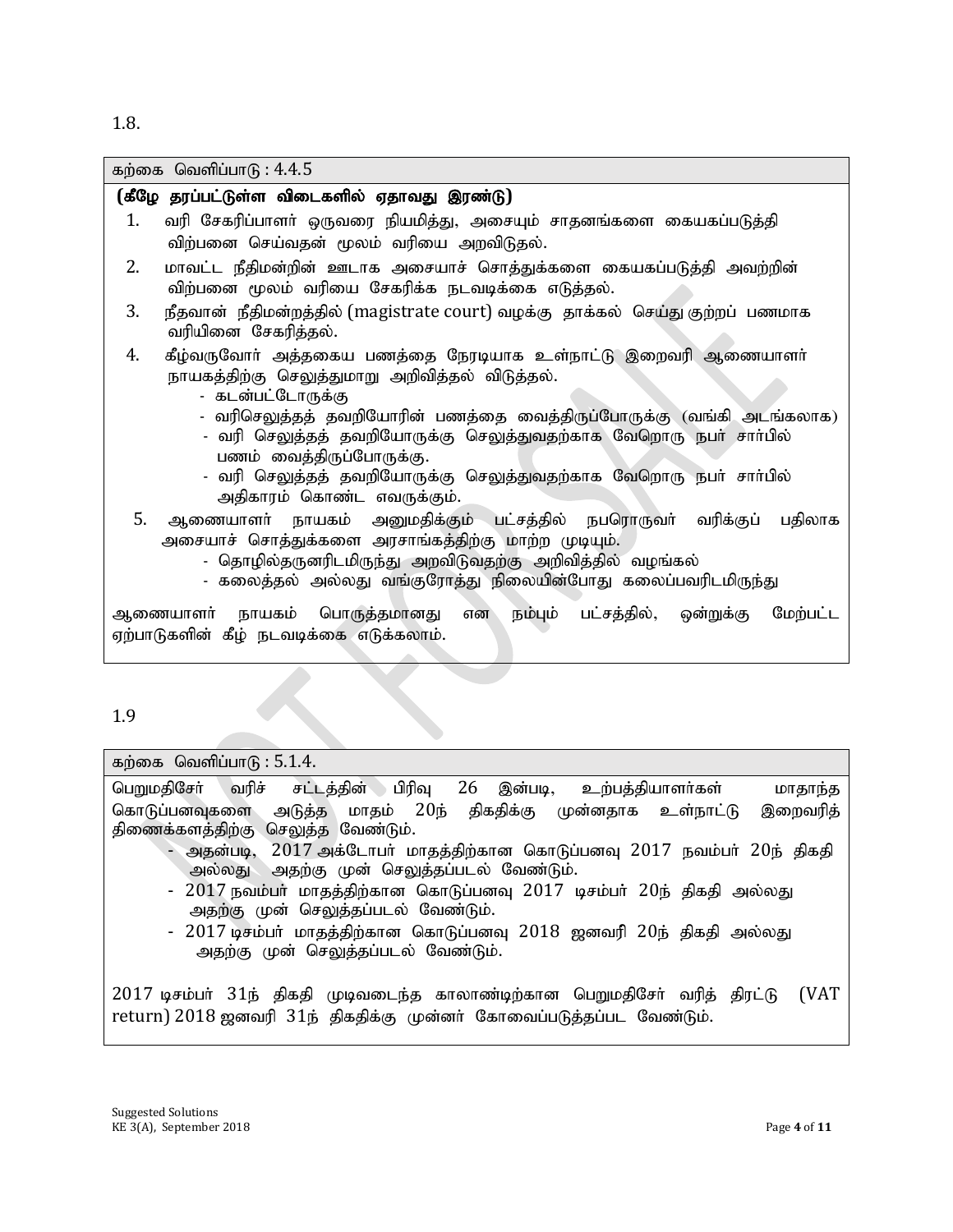|  | ×<br>۰. |
|--|---------|

| கற்கை வெளிப்பா $6:5.2.3$                                   |                                       |     |          |       |               |
|------------------------------------------------------------|---------------------------------------|-----|----------|-------|---------------|
|                                                            | வரிப் பரிப்பு<br>விற்பனைப்<br>புரள்வு | கழி | மீதி L/T | வீதம் | வரி<br>(ரூபா) |
| நூடில்ஸ் விற்பனை                                           | 8,460,000                             |     |          | $2\%$ | 169,200       |
| பிஸ்கற் விற்பனை                                            | 3,130,000                             | 75% | 782,500  | 2%    | 15,650        |
| மொத்தம்                                                    |                                       |     |          |       | 184,850       |
| வரி வரவுகள்                                                |                                       |     |          |       |               |
| இறக்குமதி மீது                                             |                                       |     |          |       | (92,000)      |
| சேவைகள் மீது<br>செலுத்திய NBT<br>அனுமதிக்கப்பட<br>மாட்டாது |                                       |     |          |       |               |
| செலுத்தவேண்டிய மீதி<br><b>NBT</b>                          |                                       |     |          |       | 92,850        |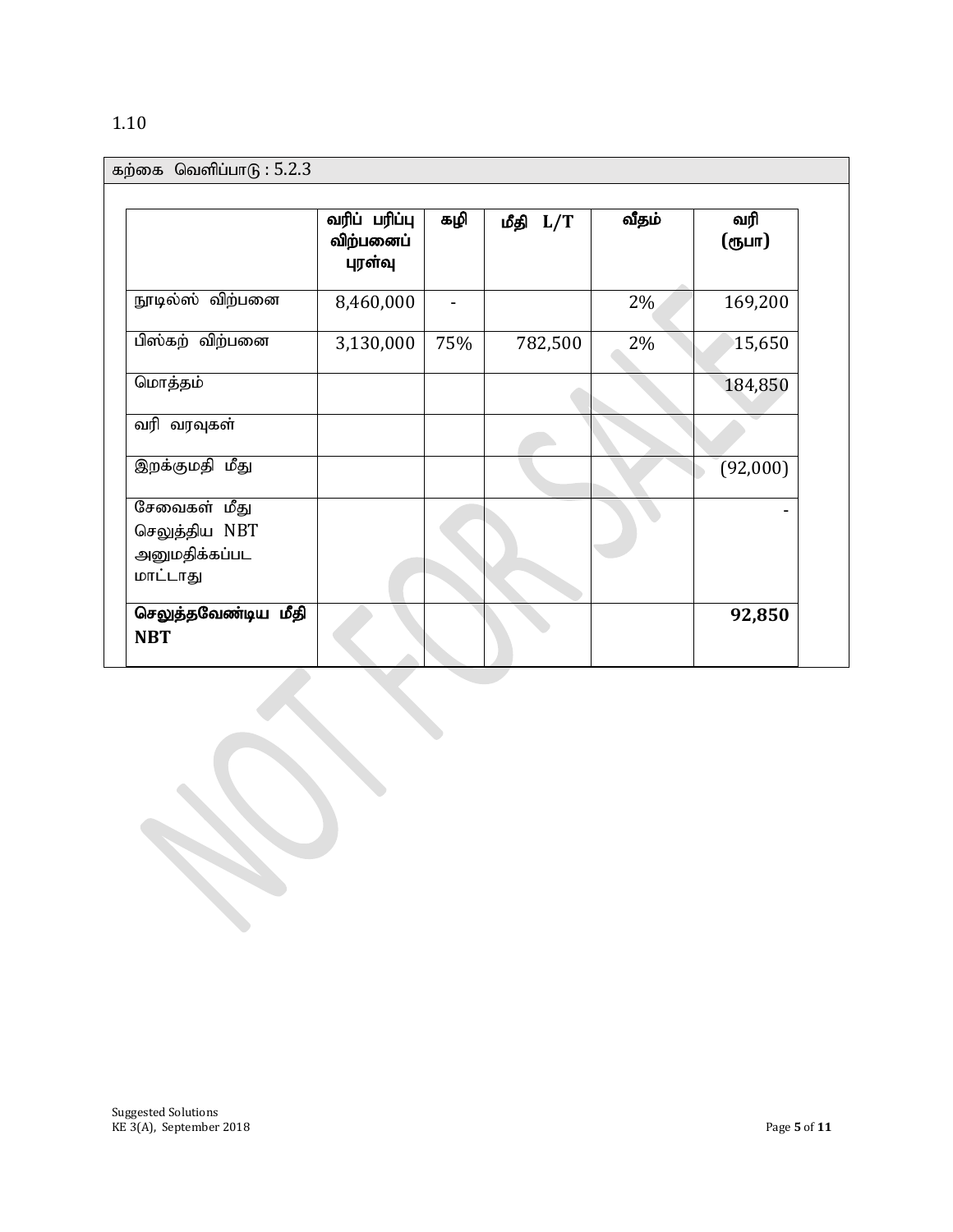#### வினா 02

 $\delta$ கற்கை வெளிப்பா $\delta$  : : 3.1

| $\alpha$ and a complete the construction of $\alpha$ and $\alpha$ and $\alpha$ and $\alpha$ and $\alpha$ and $\alpha$ and $\alpha$ and $\alpha$ and $\alpha$ |                  |               |           |
|--------------------------------------------------------------------------------------------------------------------------------------------------------------|------------------|---------------|-----------|
|                                                                                                                                                              |                  | ரூபா          | (Ҧ⊔П      |
|                                                                                                                                                              |                  | $\rightarrow$ |           |
| கணக்கின்படி நிகர இலாபம்                                                                                                                                      |                  | 1,425,000     |           |
| கழி: வேறான வருமான மூலம்                                                                                                                                      |                  |               |           |
| வட்டி வருமானம் (மொத்தம்)                                                                                                                                     |                  |               | 1,800,000 |
| வெளிநாட்டு பங்கிலாபம்                                                                                                                                        |                  |               | 300,000   |
| கூட்டு/ கழி                                                                                                                                                  |                  |               |           |
| வெளிநாட்டுப் பிரயாணம் –                                                                                                                                      | 48,000           |               |           |
| முன்னைய வருட வியாபார                                                                                                                                         |                  |               |           |
| இலாபத்தின் 2% க்கு                                                                                                                                           |                  |               |           |
| மட்டுப்படுத்தப்படும்                                                                                                                                         | (42,000)         |               |           |
| 2,100,000 x 2%                                                                                                                                               |                  |               |           |
| (அனுமதிக்கப்படாதது)                                                                                                                                          | 6,000            | 6,000         |           |
| சிறுஆயுதக் கொள்வனவு                                                                                                                                          | அனுமதிக்கப்படாது | 34,000        |           |
| இந்த ஆண்டில் புதுப்பித்தற்                                                                                                                                   |                  |               |           |
| படிக்கு உரித்தில்லை                                                                                                                                          |                  |               |           |
| குத்தகை வட்டி                                                                                                                                                |                  | 122,000       |           |
| குத்தகைப் படி                                                                                                                                                |                  |               |           |
| குத்தகை வாடகைப் பெறுமதி<br>$(50,000 \times 36)$                                                                                                              |                  |               |           |
|                                                                                                                                                              | 1,800,000        |               |           |
|                                                                                                                                                              | 360,000          |               |           |
| குத்தகைப் பெறுமதியின் 1/5<br>செலுத்திய குத்தகை வாடகை                                                                                                         | 550,000          |               |           |
| $(50,000 \times 11)$                                                                                                                                         |                  |               |           |
| கோரப்படும் தொகை (1/5 அல்லது                                                                                                                                  |                  |               |           |
| செலுத்திய தொகையில் குறைந்த)                                                                                                                                  |                  |               | 360,000   |
| அன்பளிப்பு                                                                                                                                                   | அனுமதிக்கப்படாது | 300,000       |           |
|                                                                                                                                                              |                  | 1,887,000     | 2,460,000 |
| வியாபாரத்திலிருந்து                                                                                                                                          |                  |               |           |
| செம்மையாக்கிய நட்டம்                                                                                                                                         |                  | (573,000)     |           |
| வருமானவரிப் பரிப்புக் கணிப்பீடு                                                                                                                              |                  |               |           |
| செம்மையாக்கிய வியாபார                                                                                                                                        |                  | Nil           |           |
| இலாபம்                                                                                                                                                       |                  |               |           |
| வட்டி வருமானம்                                                                                                                                               |                  | 1,800,000     |           |
| பங்குலாபம் – வெளிநாடு                                                                                                                                        | வரி விலக்கு      |               |           |
| மொத்த சட்டநியதி வருமானம்                                                                                                                                     |                  | 1,800,000     |           |

#### வரையறுக்கப்பட்ட மத்துரட்ட இம்போர்ட்டேர்ஸ் (தனி) கம்பனி ் வரிமதிப்பாண்டு 2017/18 க்கான மொக்க, வருமானவரிப் பரிப்பக், கணிப்பீடு

Suggested Solutions KE 3(A), September 2018 Page **6** of **11**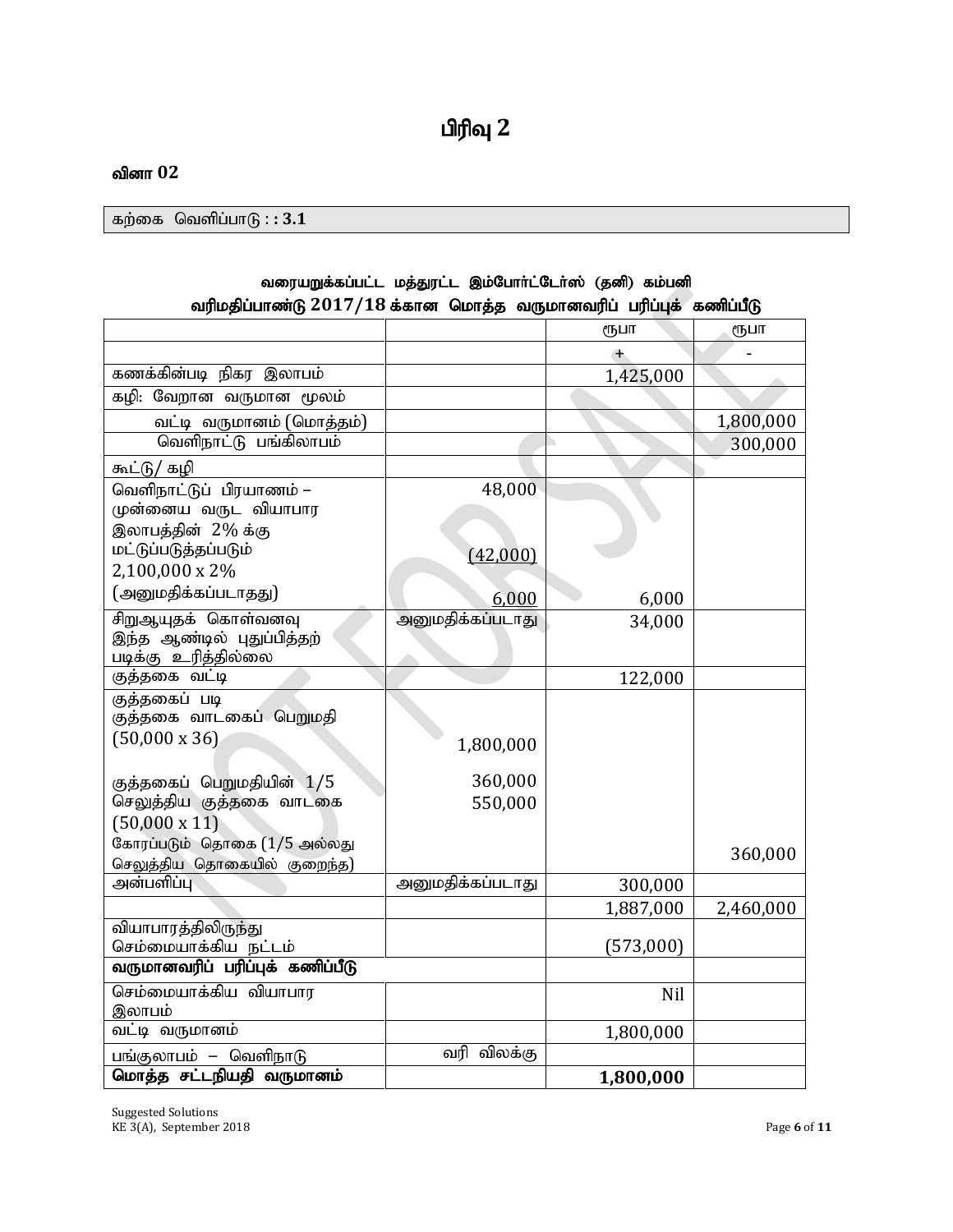| கழி: சட்டநியதி கழிப்பனவுகள்  |                                         |           |  |
|------------------------------|-----------------------------------------|-----------|--|
| ஆண்டிற்கான நட்டம்            | 573,000                                 |           |  |
| மொத்த சட்டநியதி வருமானத்தின் |                                         |           |  |
| 35% க்கு மட்டுப்படுத்தியது   |                                         |           |  |
| $(1,800,000 \times 35\%)$    | 630,000                                 |           |  |
| ஆண்டிற்கான நட்ட கோரிக்கை     | 573,000                                 | (573,000) |  |
| வரிமதி வருமானம்              |                                         | 1,227,000 |  |
| கழி: தகைமைக் கொடுப்பனவுகள்   |                                         |           |  |
| அங்கீகரித்த அறக்கொடைக்கு     | பொருட்களாக                              | Nil       |  |
| அன்பளிப்பு                   | அளிக்கப்பட்டமையால்<br>கோரும்உரிமையற்றது |           |  |
| வரிவிதி வருமானம்             |                                         | 1,227,000 |  |
| வரிப்பரிப்பு @ 28%           |                                         | 343,560   |  |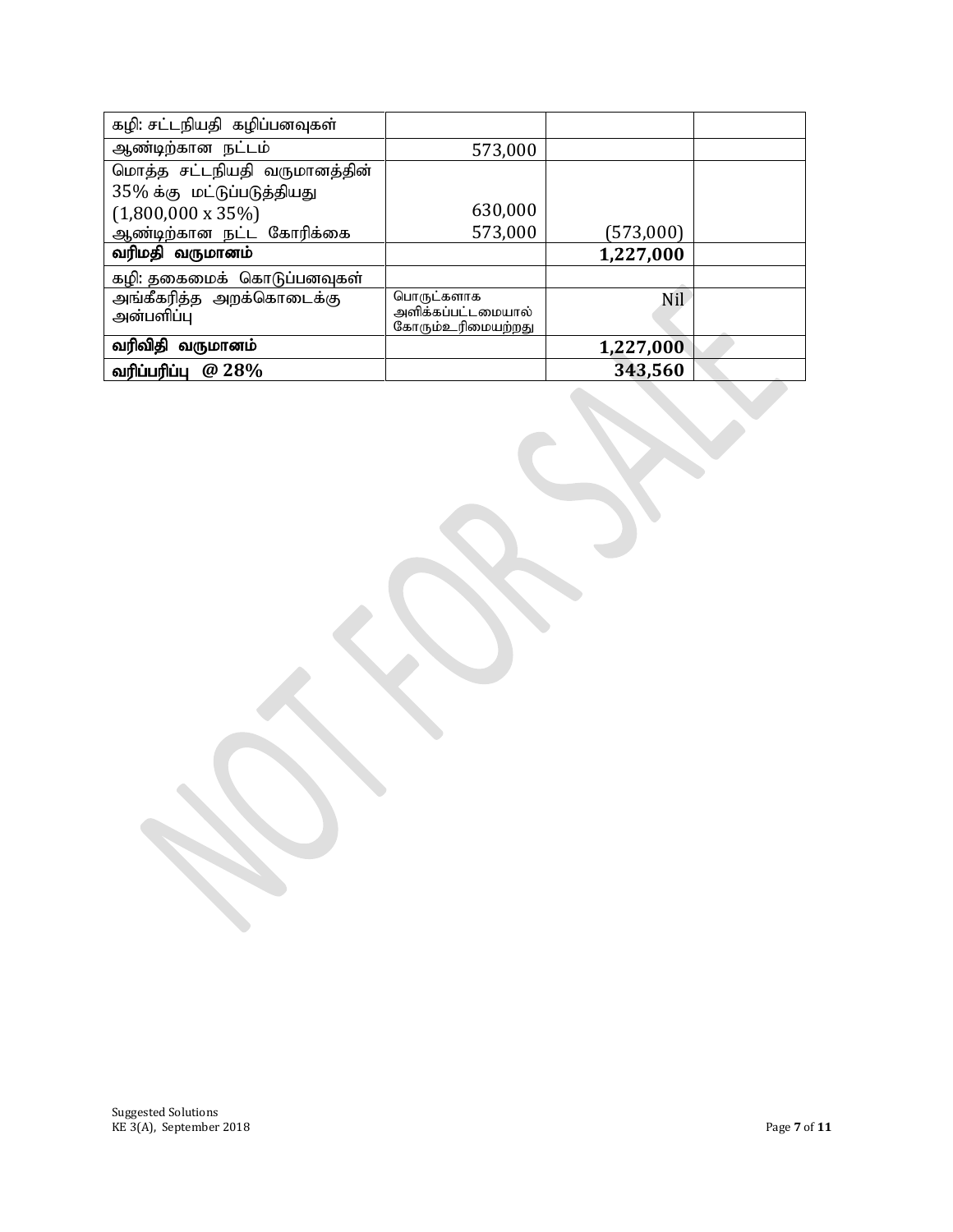# திரு. பெரேரா

# வரிமதிப்பாண்டு 2017 ;2018

#### மொத்த வரி பொறுப்பு, வரி வரவுகள், செலுத்த வேண்டிய மிகுதி வரியினை கணிப்பீடுதல்

| வருமான மூலங்கள்                                                                                           |                          |           | Rs.       |
|-----------------------------------------------------------------------------------------------------------|--------------------------|-----------|-----------|
| தொழில் வருமானம்                                                                                           |                          |           |           |
| மொத்தச் சம்பளம்                                                                                           | 160,000 x 12             | 1,920,000 |           |
| உண்மையாக மீளளித்த எரிபொருட் கிரயம் -                                                                      | 380,000                  |           |           |
| மாதாந்தம் ரூபா 50,000 வரை விலக்கு                                                                         | 600,000                  |           |           |
| வீட்டுப் பயன்கள்                                                                                          |                          |           |           |
| சோலைவரி மதிப்பீடு + சோலைவரி                                                                               | 390,000                  |           |           |
| தொழில்தருனரால் செலுத்தப்பட்ட மொத்த<br>வாடகை                                                               | 360,000                  |           |           |
| இரண்டிலும் உயா்ந்த தொகை                                                                                   | 390,000                  |           |           |
| சம்பளம் ரூபா 1.8 மில்லியனுக்கு அதிகமானதால்<br>வரிவிதிக்கத்தகு உயர்ந்தபட்ச வாடகைப் பெறுமதி                 | 180,000                  |           |           |
| கழி : ஊழியா் செலுத்திய வாடகை                                                                              | 108,000                  |           |           |
| எனவே வரிவிதிப்புக்கு உட்பட்ட வீட்டுப் பயன்கள்                                                             |                          | 72,000    |           |
| மருத்துவக் கட்டணக் கொடுப்பனவு ரூபா $80,000$<br>இது வேலையின் போது ஏற்பட்ட காயங்களுக்காக<br>செலுத்தப்பட்டது | ஊழியா் நன்மை<br>அல்ல     |           |           |
| கடன் அட்டை மீள்கொடுப்பனவு ரூபா 162,000                                                                    | ஊழியா் நன்மை<br>அல்ல     |           |           |
| அலுவலக செலவு மீளளிப்பு                                                                                    |                          |           |           |
| பெறப்பட்ட அன்பளிப்பு ரூபா 100,000                                                                         | வரியற்றது                |           |           |
| மொத்த தொழில் வருமானம்                                                                                     |                          |           | 1,992,000 |
| வாடகை வருமானம்                                                                                            |                          |           |           |
|                                                                                                           | $300,000 +$<br>(300,000) |           |           |
| வாடகைப் பெறுமதி                                                                                           | $*30\%$                  | 390,000   |           |
| கழி: சோலைவரி                                                                                              |                          | (90,000)  |           |
|                                                                                                           |                          | 300,000   |           |
| கழி: 25% திருத்தப் படி                                                                                    |                          | (75,000)  |           |
| நிகர வாடகை                                                                                                |                          | 225,000   | 225,000   |
| தளபாடமிடலிருந்தான இலாபம்                                                                                  |                          |           |           |

Suggested Solutions KE 3(A), September 2018 Page **8** of **11**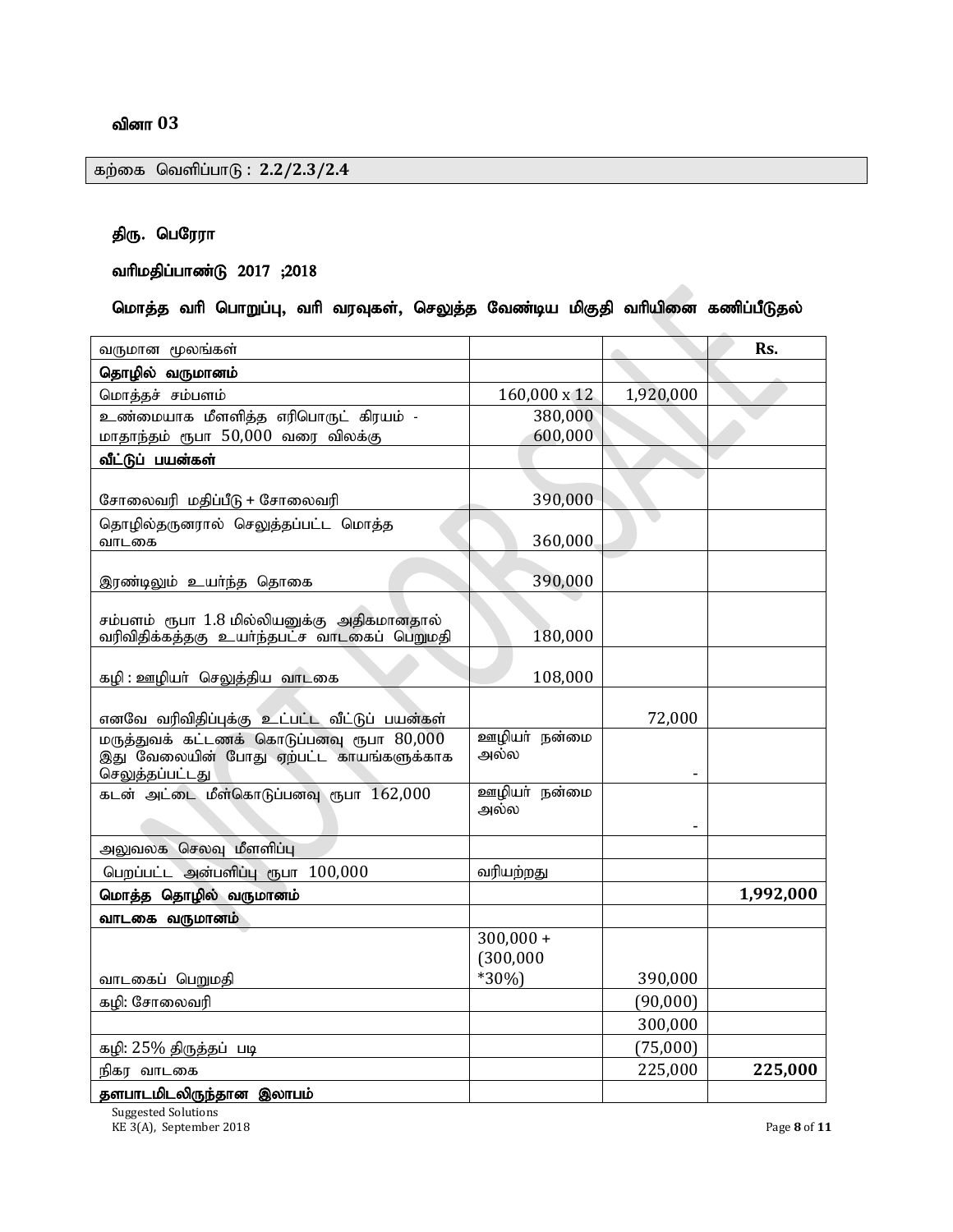| செலுத்தப்பட்ட மொத்த வாடகை                                   |                       | 420,000   |            |
|-------------------------------------------------------------|-----------------------|-----------|------------|
| கழி: வாடகைப் பெறுமதி (Rental value)                         |                       | (390,000) |            |
|                                                             |                       | 30,000    |            |
| கழி : பராமரிப்புச் செலவுகள்                                 |                       | (20,000)  |            |
|                                                             |                       | 10,000    | 10,000     |
|                                                             | $190,000 -$           |           |            |
| வட்டி வருமானம்                                              | 150,000               |           | 40,000     |
| அந்நிய நாணயத்தில் பெறப்பட்ட பங்கிலாபம்                      | வரிவிலக்கு            |           |            |
| வியாபார வருமானம்                                            |                       |           |            |
| கணக்குகளின்படி நிகர இலாபம்                                  |                       | 990,000   |            |
| (கூட்டு/கழி) அனுமதித்த / அனுமதிக்கப்படாத<br>செலவுகள்        |                       |           |            |
|                                                             | அனுமதியில்லை          |           |            |
| தொலைபேசி மற்றும் மின்கட்டணம் - குடிமனை                      | $(572,000 \text{ x})$ |           |            |
| தொடர்பான                                                    | 85%)<br>அனுமதியில்லை  | 486,200   |            |
| கணனிக் கொள்வனவு                                             | - மூலதனம்             | 128,000   |            |
| தேய்மானப் படிகள்                                            |                       |           |            |
| கணனி                                                        | 128,000 x 25%         | (32,000)  |            |
|                                                             |                       |           |            |
| வான் விற்பனையிலிருந்தான கணக்கீட்டு இலாபம்                   |                       | (580,000) |            |
| விற்ற சொத்தின் வரி இலாபம்                                   |                       |           |            |
| விற்பனைப் பெறுவனவு                                          | 1,100,000             |           |            |
| $\mu$ <sub>0</sub> : TWV (1,300,000 - (1,300,000 x 20% x 2) | 780,000               |           |            |
| வான்விற்பனை மீதான வரி இலாபம்                                |                       | 320,000   |            |
| திறன் தொழிலிலிருந்து செம்மையாக்கப்பட்ட<br>இலாபம்            |                       |           | 1,312,200  |
| சட்டநியதி வருமானம்                                          |                       |           | 3,579,200  |
| கூட்டு : பிள்ளையின் வருமானம்                                |                       |           |            |
| நிலவாடகை வருமானம்                                           |                       |           | 60,000     |
| மொத்த சட்டநியதி வருமானம்                                    |                       |           | 3,639,200  |
| கழி : சட்டநியதிக் கழிப்பனவுகள்                              |                       |           |            |
| ஆண்டுத் தொகை (Annuity)                                      |                       |           | (300, 000) |
| வீட்டுக் கடன்மீது செலுத்திய வட்டி                           |                       |           | (95,000)   |
| வரிமதி வருமானம்                                             |                       |           | 3,244,200  |
| வரிவிலக்குப் படி (Tax Free allowance)                       |                       |           | (500,000)  |
| கழி : தகைமைக் கொடுப்பனவுகள்                                 |                       |           |            |
| உயர் தொழில் புரிவோர், வீட்டு வருமான<br>நிவாரணம்             |                       |           | (250,000)  |
| தொழில்சார் கடன்களுக்கு ரூபா 600,000                         |                       |           |            |
| வரையான கடன் மூலதன மீள்செலுத்துகை                            |                       |           |            |
| அனுமதிக்கப்படும்                                            |                       |           | (270,000)  |
| வரிவிதி வருமானம்                                            |                       |           | 2,224,200  |
| வரிப்பொறுப்பு                                               |                       |           |            |
| முதல் 500,000 @                                             | 4%                    | 20,000    |            |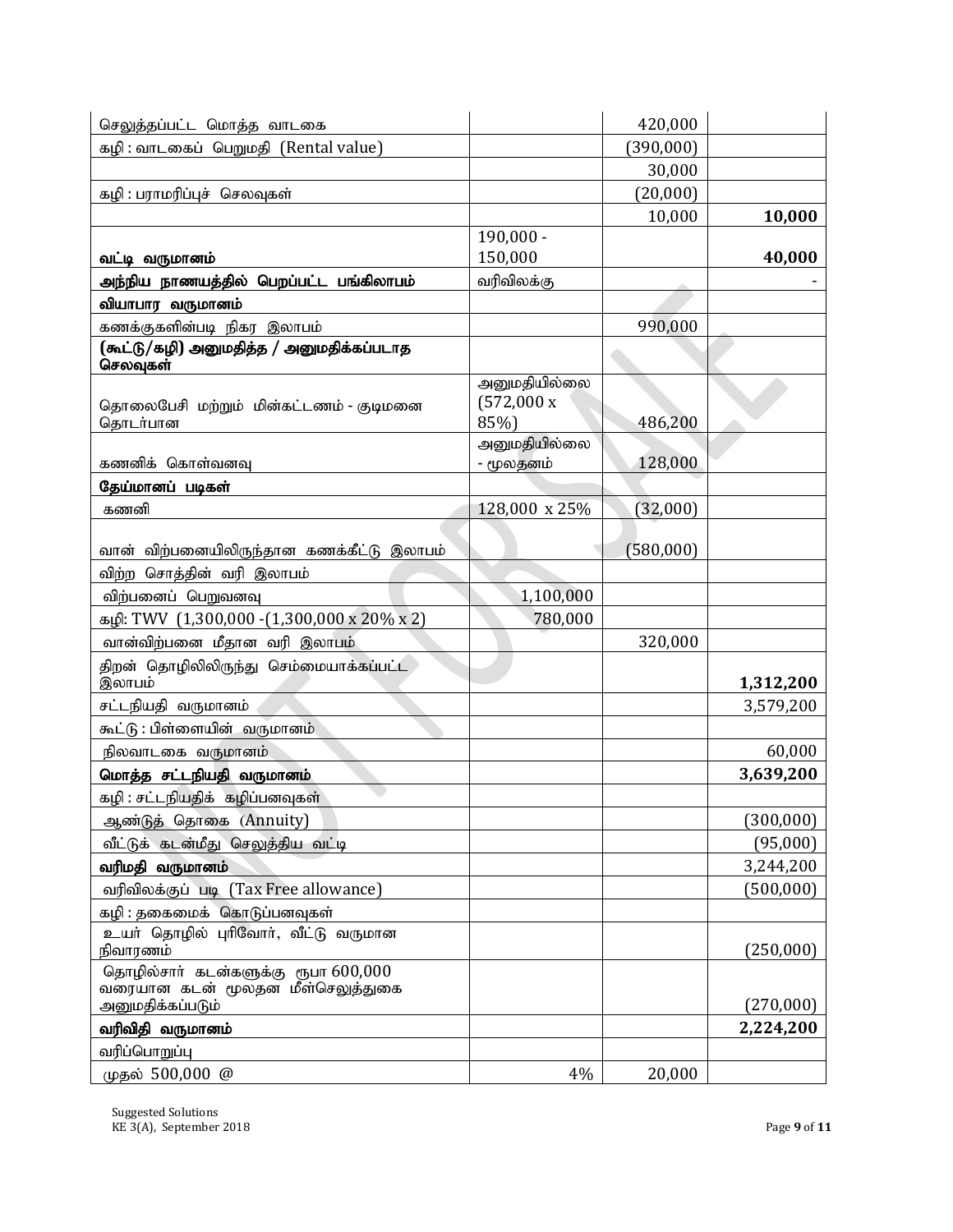| $500,000 \omega$<br>அடுத்த                | 8%  | 40,000  |           |
|-------------------------------------------|-----|---------|-----------|
| $242,000 \omega$<br>அடுத்த                | 12% | 29,040  |           |
| வியாபார வருமானம் U.S 59 B அல்லது U.S 59 F | 12% | 117,864 |           |
| 225,000+10,000+40,000+1,312,200+60,000-   |     |         |           |
| $(300,000+95,000+270,000)$                |     |         | 206,904   |
| கழி: வரி வரவுகள்                          |     |         |           |
| <b>PAYE</b>                               |     |         | (140,000) |
| செலுத்தவேண்டிய மிகுதி வரி                 |     |         | 66,904    |
|                                           |     |         |           |
|                                           |     |         |           |